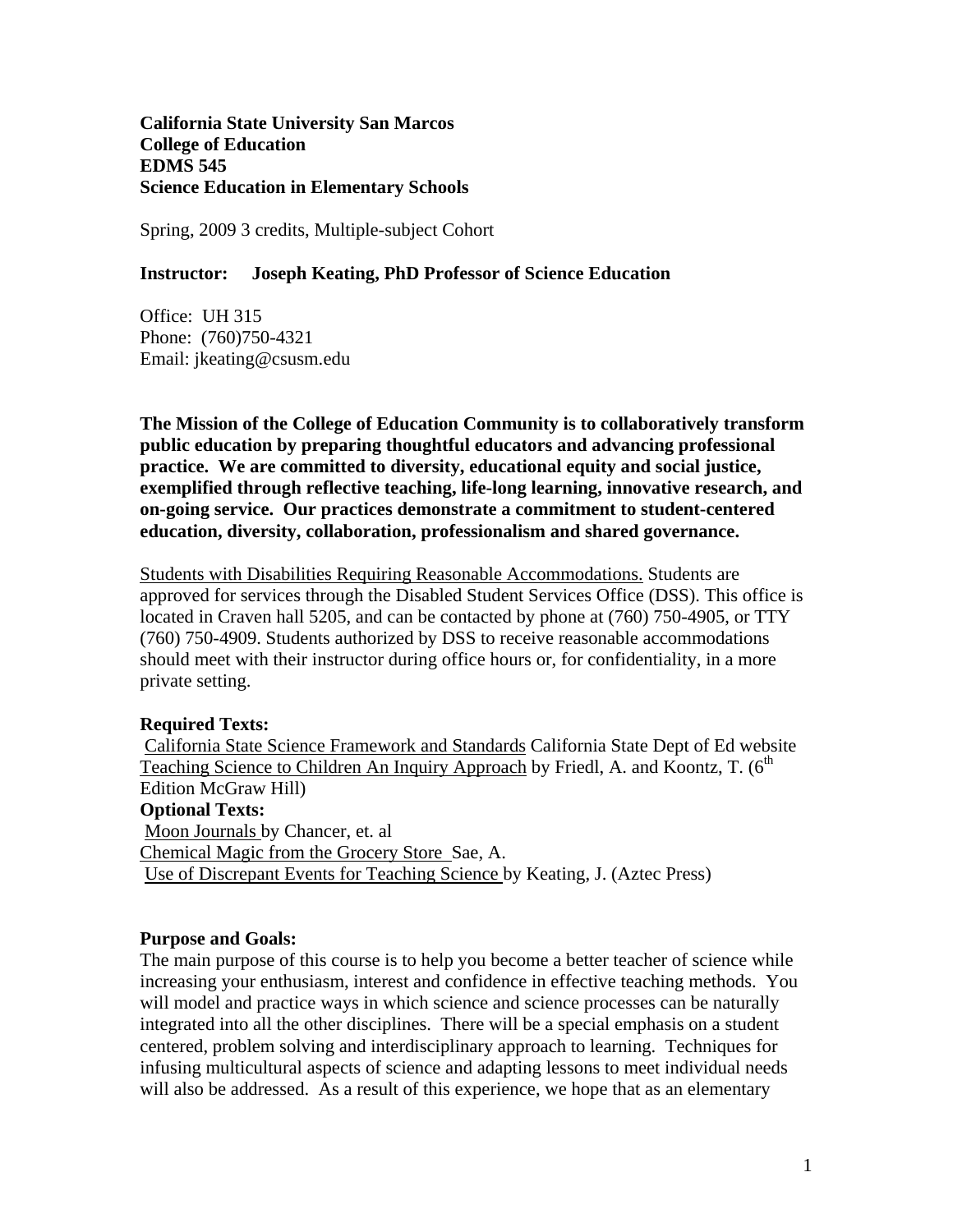teacher you will feel comfortable teaching science, teaming with teachers who are specialists in this field, and utilizing integrating the ideas of science methods in your other disciplines.

# **Objectives:**

On completion of this course, students will be able to demonstrate the following:

1. knowledge of how to integrate the California Framework and Standards into science;

2. understanding of how to integrate inquiry based science all areas of the curriculum;

3. awareness of the multitude of community resources available to teachers and the ways in which these resources can be used to strengthen the science program;

4. the ability to write science lesson plans and implement them into an integrated unit that has an appropriate grade-level course of content;

5. the ability to design curricula which reflect a variety of instructional strategies and develop children's higher-level thinking skills;

6. an understanding and appreciation for the dynamic nature of the processes of science

7. inclusion of all children in science instruction

# **Grading Policy:**

Final grades for EDMS 545 will be computed on a scale of 170 points

 $A = 94 A = 90-93\%$  $B = 84-89\%$  $B - 80 - 83$  $C_{+}$  = 77-79 (Anything less than a C+ does not count toward a California Teaching Credential)

# **COE Attendance Policy**

Due to the dynamic and interactive nature of courses in the College of Education, all students are expected to attend all classes and participate actively. At a minimum, students must attend more then 80% of class time, or s/he **may not receive a passing grade** for the course at the discretion of the instructor. Individual instructors may adopt more stringent attendance requirements. Should the student have extenuating circumstances, s/he should contact the instructor as soon as possible.

**Personal Comments about Attendance:** Prompt and consistent attendance is vital to success in this class. Attendance will be taken and class will start on time. Both attendance and punctuality are essential to completing all work satisfactorily. Only 50% of the potential value for an assignment can be credited as makeup for an assignment that is due and reviewed in a class that was not attended by the student. Two absences in one semester can result in a minimum of one grade lower; three absences can result in a nonpassing grade (unless there are extenuating circumstances). Late arrivals will be penalized at the discretion of the instructor.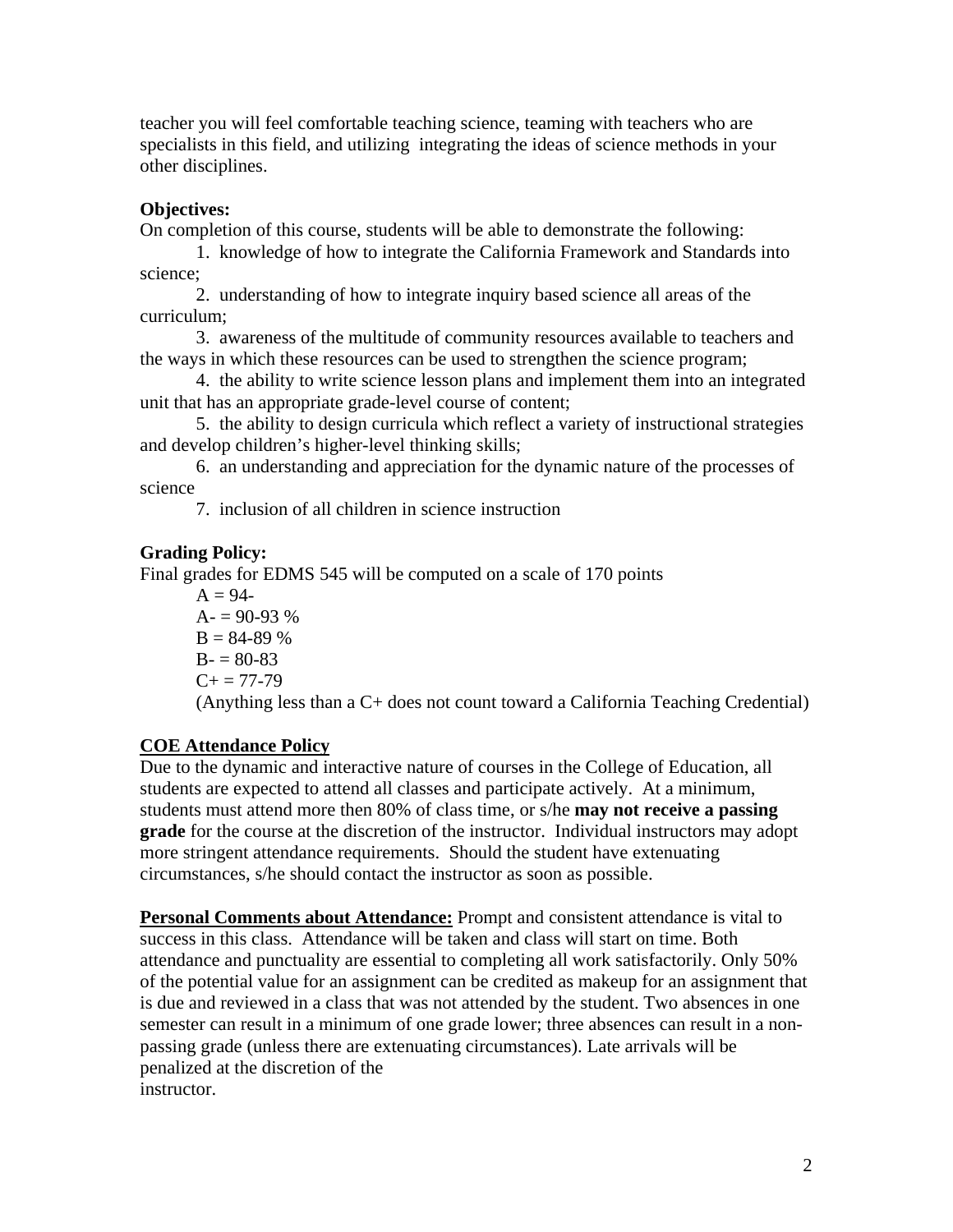#### **California Teacher Performance Assessment (CalTPA)**

Beginning July 1, 2008 all California credential candidates must successfully complete a state-approved system of teacher performance assessment (TPA), to be embedded in the credential program of preparation. At CSUSM this assessment system is called the CalTPA or the TPA for short.

To assist your successful completion of the TPA a series of informational seminars are offered over the course of the program. TPA related questions and logistical concerns are to be addressed during the seminars. Your attendance to TPA seminars will greatly contribute to your success on the assessment.

Additionally, COE classes use common pedagogical language, lesson plans (lesson designs), and unit plans (unit designs) in order to support and ensure your success on the TPA and more importantly in your credential program.

 provided: http://www.csusm.edu/coe/CalTPA/ProgramMaterialsTPA.html The CalTPA Candidate Handbook, TPA seminar schedule, and other TPA support materials can be found on the COE website provided at the website

#### **Authorization to Teach English Learners**

This credential program has been specifically designed to prepare teachers for the diversity of languages often encountered in California public school classrooms. The authorization to teach English learners is met through the infusion of content and experiences within the credential program, as well as additional coursework. Students successfully completing this program receive a credential with authorization to teach English learners. *(Approved by CCTC in SB 2042 Program Standards, August 02)* 

**All University Writing Requirement:** A minimum of 2500 words of writing assignments per semester are required. This will be fulfilled through a variety of ways in this course such as : reading logs, action research reports, field trip curriculum plans, discrepant event curriculum plans and independent study reports.

### **CSUSM Academic Honesty Policy**

"Students will be expected to adhere to standards of academic honesty and integrity, as outlined in the Student Academic Honesty Policy. All written work and oral presentation assignments must be original work. All ideas/materials that are borrowed from other sources must have appropriate references to the original sources. Any quoted material should give credit to the source and be punctuated with quotation marks.

Students are responsible for honest completion of their work including examinations. There will be no tolerance for infractions. If you believe there has been an infraction by someone in the class, please bring it to the instructor's attention. The instructor reserves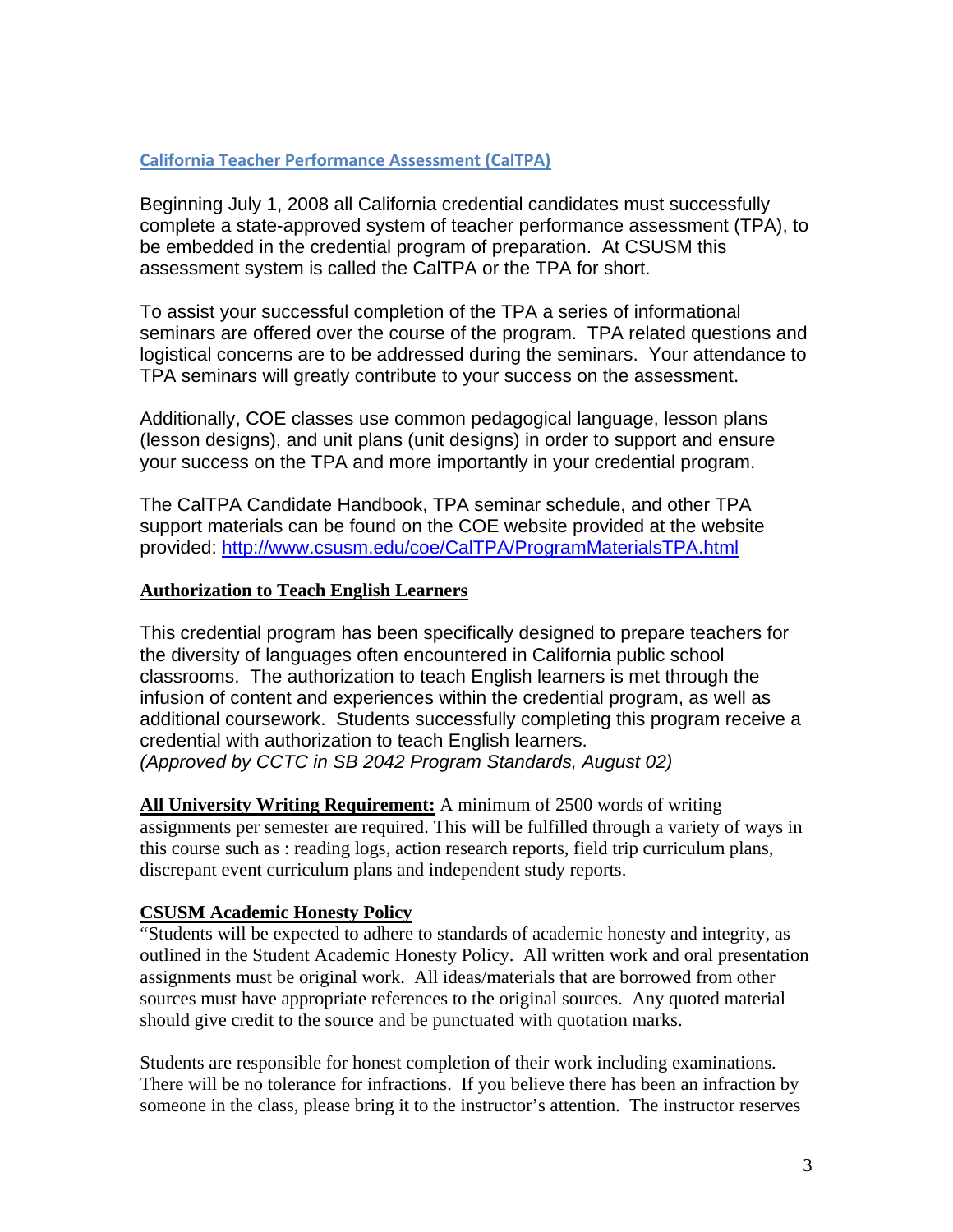the right to discipline any student for academic dishonesty in accordance with the general rules and regulations of the university. Disciplinary action may include the lowering of grades and/or the assignment of a failing grade for an exam, assignment, or the class as a whole."

Incidents of Academic Dishonesty will be reported to the Dean of Students. Sanctions at the University level may include suspension or expulsion from the University.

#### **Plagiarism:**

As an educator, it is expected that each student will do his/her own work, and contribute equally to group projects and processes. Plagiarism or cheating is unacceptable under any circumstances. If you are in doubt about whether your work is paraphrased or plagiarized see the Plagiarism Prevention for Students website http://library.csusm.edu/plagiarism/index.html. If there are questions about academic honesty, please consult the University catalog.

 **Course Requirements***: See Description of Assignments*

 **Grading Standards***: See grade sheet and point values of all assignments*

### **Course TIMELINE**

#### **Class #1**

1/21 How were you taught?/Intro Syllabus, assign directors Intro Science Frameworks and Standards, Moon Journals, Topics in Text, Field Trip /Intro Discrepant events/Teacher Dispositions (Pre-self assess) (Assignment

#5)

1/21 The Nature of Science and Scientific Method Open ended vs. Closed Ended Sci. Exp.

#### **Next time** :

- 1) Read Ch 1 and 2 and assigned Section of the Standards
- 2) Write out standards exercise (1a, b )
- 3) Read TSC Introductory Ch 1 and 2 (notes and questions) and Choose one Ch 4- 6 to read and write graphic organizer (Assignment #9)

#### **Class #2**

- 1/28 Must have syllabus (General Questions) 30 minutes of team working time/Team FW presentations (1a,b,c) Signups for various things (DE/Moon Journals/Ch Readings Science Standard Presentations
- 1/28 Video on Inquiry Learning Discussion of Ch 1-2 and Share graphic organizers (Ch 4-6) (Assignment 9)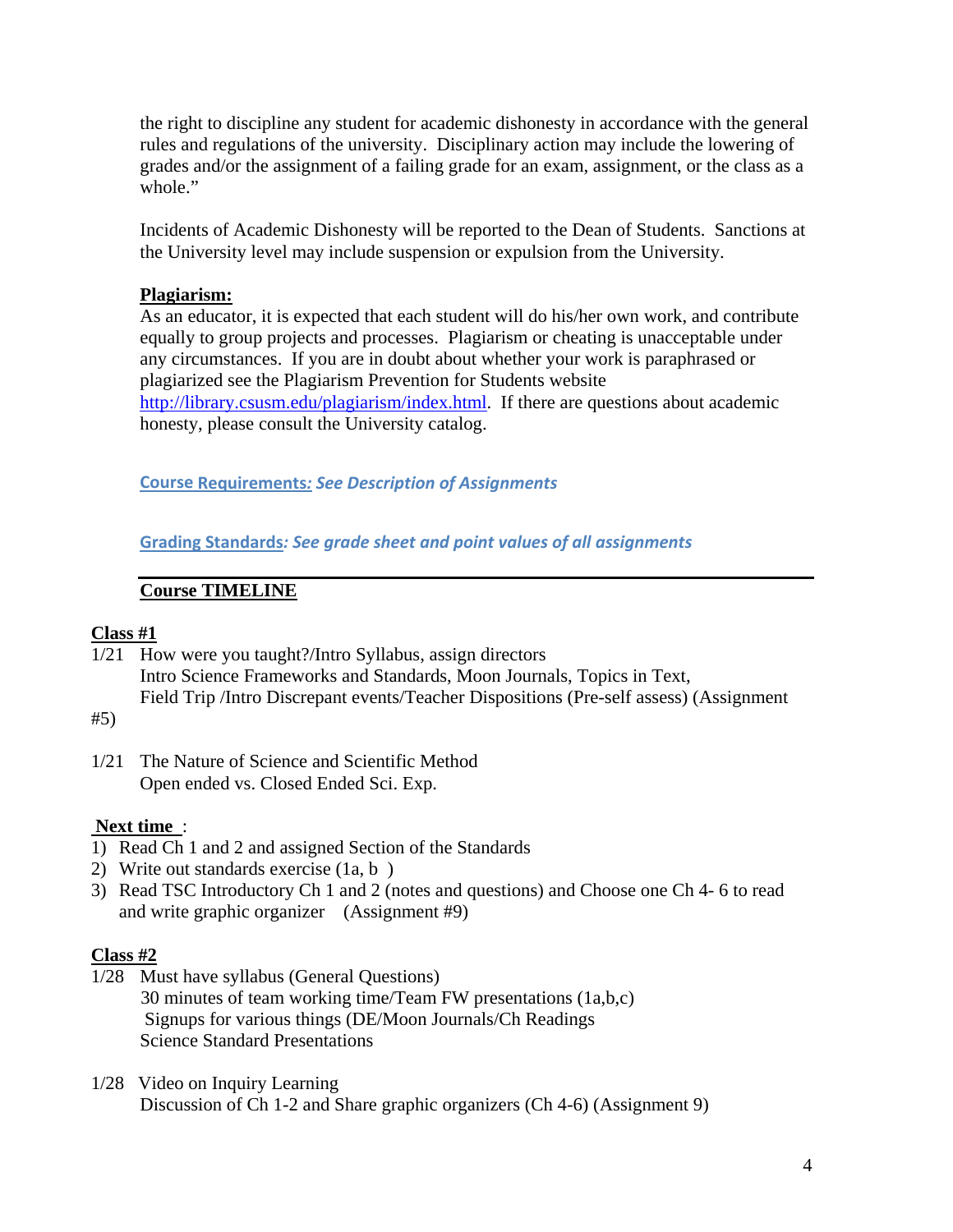Student discrepant events X3 (Assignment #2A/B)

#### **Next Time:**

1) Choose one from TSC Ch 7-10 (Graphic Organizer) 2) Discrepant Events (per schedule)

#### **Class #3**

- 2/4 Student discrepant events x3 (Assignment #2A/B) Share Graphic Organizers Ch 7-10
- 2/4 Map and Compass (Interdisciplinary Curriculum) (Assignment # 6)

### **Next Time:**

1) Choose one from TSC Ch 11--13 (Graphic Organizer)

2) Discrepant Events (per schedule)

### **Class #4**

- **2/11** More student discrepant events X 3 (Assignment #2A/B)
	- Share Graphic Organizer

**2/11** Introduction to Problem Solving Model (OM Program) (Assignment # 8) "Superlinks"

"Verbal/Non-Verbal"

#### **Next Time:**

- 1) Share Invention Convention Model: In teams develop an invention with associated activities (per handout) before class
- **2)** Choose one from TSC Ch 14-17 (Graphic Organizer)
- 3) Discrepant Events (per schedule)

### **Class #5**

**2/18** Student discrepant events x3 (Assignment #2A/B) Share Graphic Organizers Ch 14-17

**2/18** Invention Convention Presentations in Teams (Assignment #8)

#### **Next Time:**

- 1) Assign Inclusive Science Presentations (In teams)
- 2) Choose one from TSC Ch 18-21 (Graphic Organizer)
- 3) Discrepant Events (per schedule)

#### **Class #6**

- 2/25 1) Share Graphic Organizers from TSC Ch 18-21
	- 2) Discrepant Events (per schedule) (Assignment #2A/B)
- 2/25 Inclusion Science Presentations (Assignment # 4)

### **Next Time:**

- 1) Field Trip WAP (details) 3/4
- 2) Moon Journal presentations (due 3/11)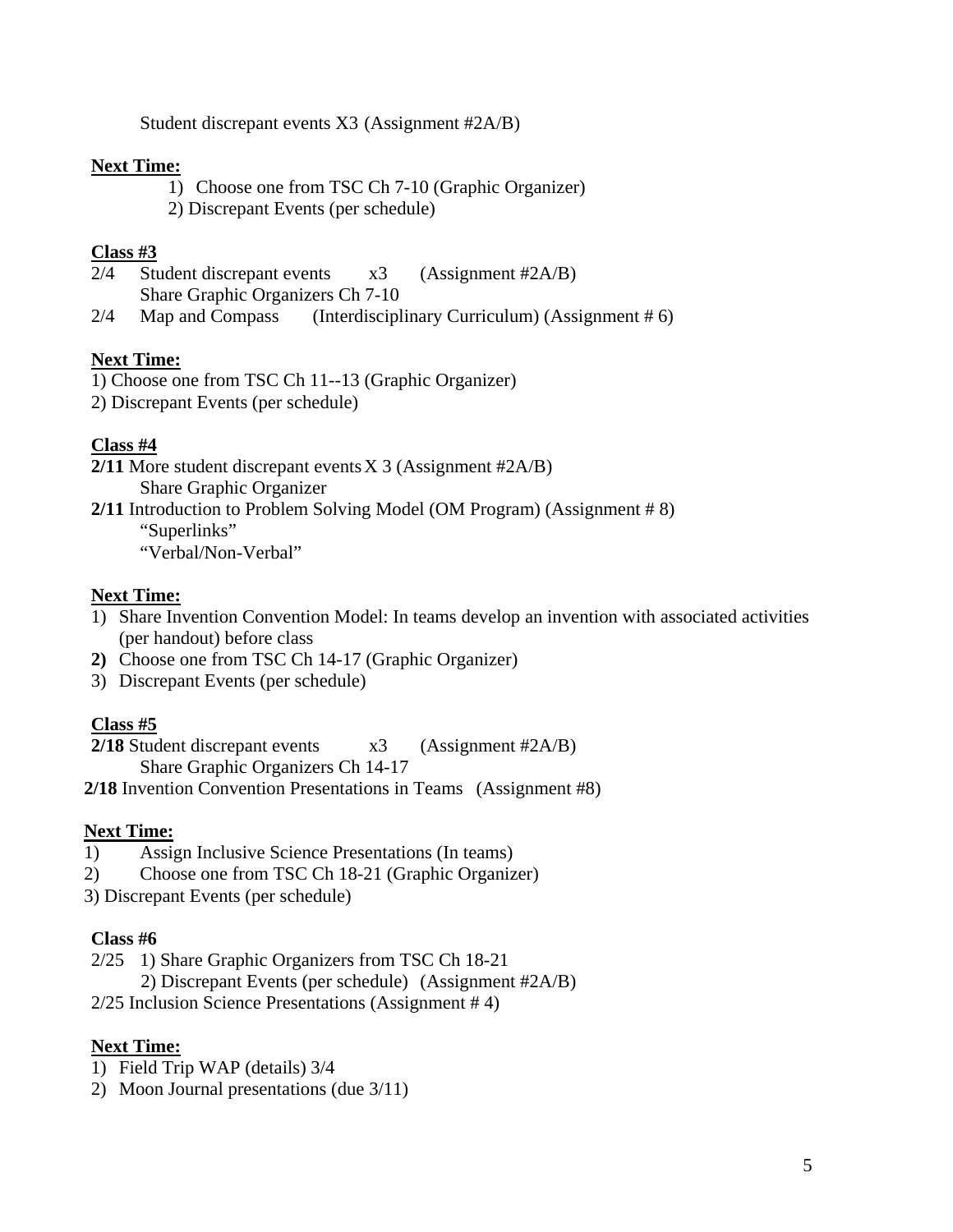# **Class #7**

3/4 Using Field Trips in Science (WAP Field Trip) (Assignment # 7)

# **Next Time:**

- 1) Moon Journal Presentation and Gallery Walk
- 2) Discrepant Event Quiz (Assignment #2 C)
- 3) Student Dispositions final self-evaluation
- 4) Instructor evaluations

# **Class #8**

### 3/11

- 1) Moon Journal Presentations (Assignment # 3 A/B)
- 2) Student Dispositions final self-evaluation (Assignment #5)
- 3) Discrepant Event Quiz (Assignment #2 C)
- 4) Instructor Evaluations

# **Description of Science Methods Assignments**

The following are assignment prompts that represents the Spirit of the Assignment (addition information and clarification will be given in class). Each prompt will be scored using a rubric that uses a likert scale: no response (0) to exceptional (maximum possible points for that assignment). Due dates are on the timeline.

The criteria for grading are:

- Fully addressing the prompt.
- Clear, coherent writing. (If we have to re-read what you've written three times before we can make heads or tails of it, you will lose points.) You must demonstrate good understanding and appropriate interpretation of the topic.
- Correct spelling and grammar on final drafts.

# **Assignment 1 – California Science Framework and Standards**

Spirit of the assignment: to read a portion of the California Science Framework and the Standard for a particular grade. You will write your individual response to the readings. Then you will work with your grade level team to prepare and do a presentation to the class. It's important that you do the reading and the write-ups BEFORE you meet with your team.

### **1a. Framework summary response I 10 points**

- Read the first part of the California Science Framework, up to page 20. This includes Board Policy, the Introduction and Chapters One and Two.
- Think about the reading holistically.
- Write about a page, in your own words, that answers these questions: What do you think are the most important ideas addressed in the reading? Were there any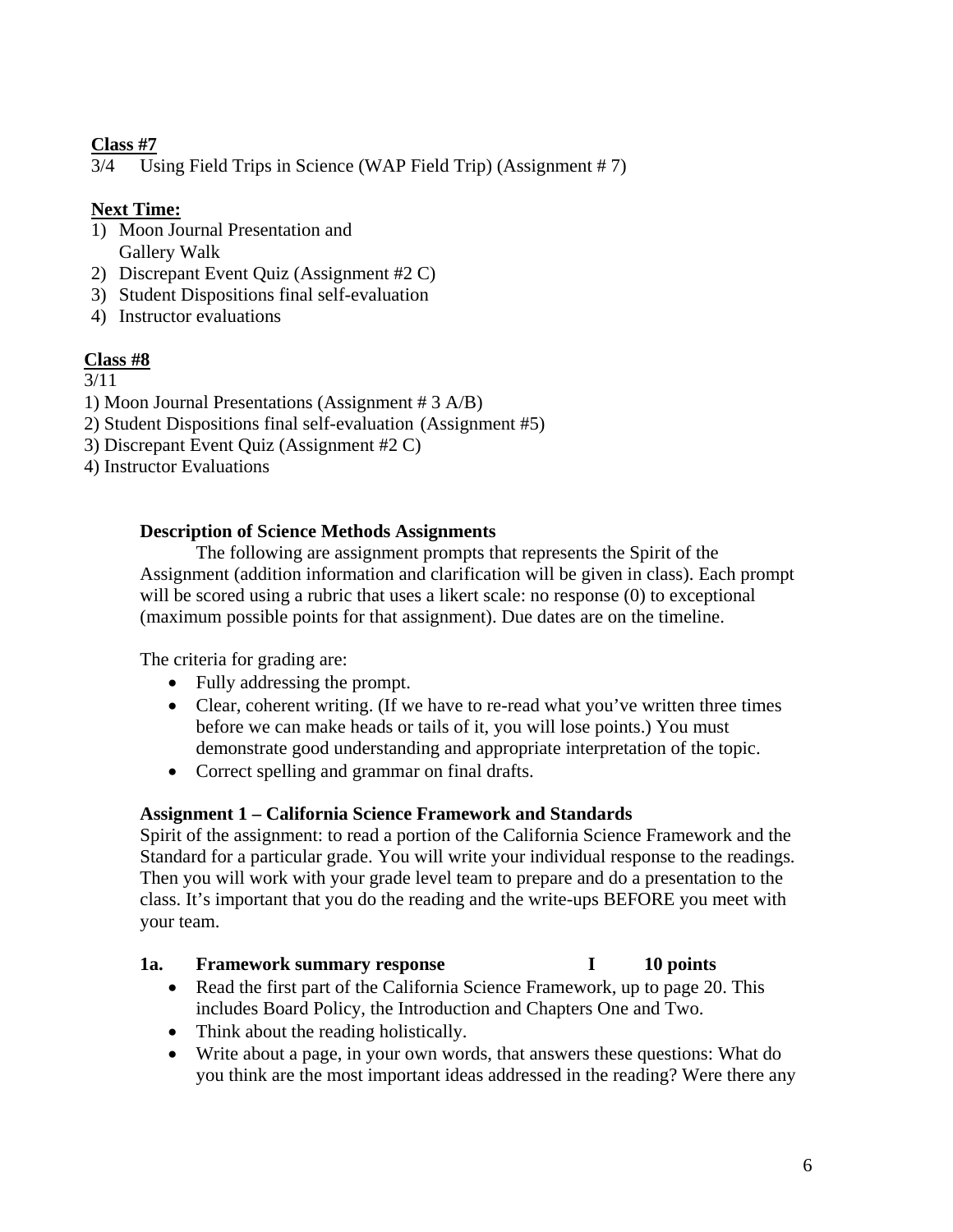ideas in the reading which were very new to you, or which disagreed with something you thought?

# 1b. Grade level Science standard response **I** 10 points

- Read through all the standards for your assigned grade level. Using the standards for your chosen grade (K-6), pick a line item from physical science, or life science, or earth science (jigsaw so that each science content area (biology, chemistry/physics and earth science) is covered within the team). Come up with a brief description of an activity that children in that grade can do that also addresses one of the Investigation and Experimentation standards for the grade. One of many great reputable new resources that you might use is the following web site which includes award winning lesson that use technology: http://www.nsta.org/publications/interactive/laptop/grade.htm
- You should end up with four sections, each of which includes a content line (physical, life, or earth science), an Investigation and Experimentation line, and a one or two sentence description of an activity that combines the two. In addition describe a simple formative or summative assessment for that activity. The whole thing should be about a page
- See example next page.

# **1c. Team preparation and presentation**  T 5 points **You will be given 30-40 minutes of class time to work with your team.**

- Get together with your team (arranged by grade level  $K-6$ ). Look at the activities that everyone wrote up for Assignment 2b. Choose one.
- As a team, write up a lesson plan for the activity (with objectives, assessment, and a brief description of the activity}. Put it on chart paper or an overhead transparency so it can be easily presented to the class. Make sure you quote the line from the standard on which your lesson plan is based.
- As a team, come up with a brief overview of the Science Standards for your grade. Don't try to give us every single line of the standard. Summarize it in such a way that we see generally what students are supposed to learn in physical, earth, and life science and in investigation and experimentation in that grade.
- In 8 minutes or less, present your lesson plan and standards choices. Be prepared to explain why your lesson plan represents really good science for students.
- Your grade for this assignment will be based on the content and quality of your presentation, and on the level of collaboration of the group.

Sample response to Assignment 1b.

# Grade Four

# Physical Science

1.b. Students know how to build a simple compass and use it to detect magnetic effects, including the Earth's magnetic field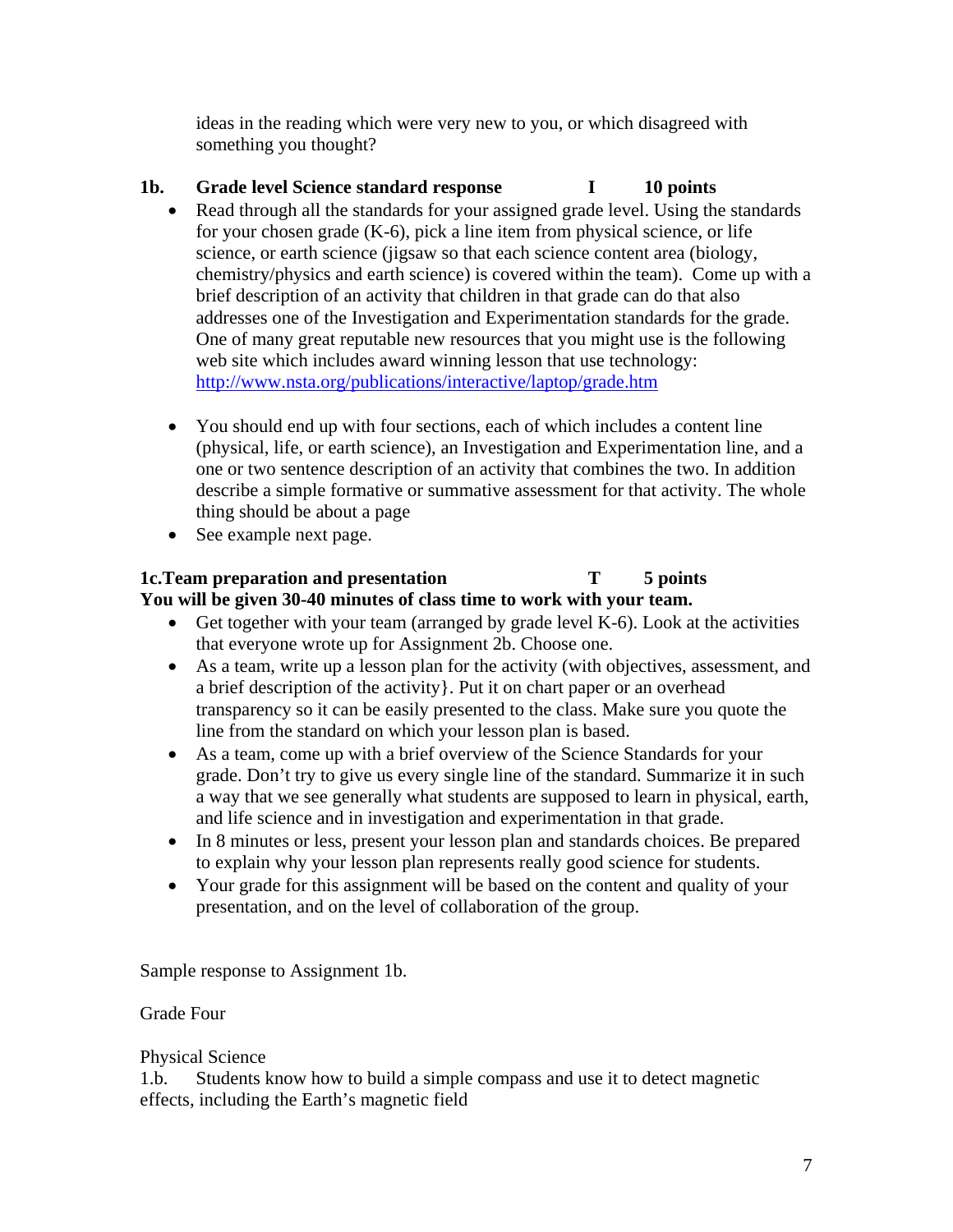#### Investigation and Experimentation

6.f Follow a set of written instructions for a scientific investigation.

#### Activity

Following directions from the Internet, the students will work in partner pairs to build compasses, using paper cups, thread, a needle and a magnet. They will observe and record the action of the compass indoors and outdoors, and in proximity to various objects.

Assessment (summative): The student will be able to draw and explain how s/he built the compass and how it used and applied (a rubric will be used to assess the level of understanding.

#### Life Science

2.c. Students know decomposers, including many fungi, insects, and microorganisms, recycle matter from dead plants and animals.

Investigation and Experimentation

6.c. Formulate and justify predictions based on cause-and-effect relationships.

#### Activity

The students will predict the growth of mold on bread that has no preservatives. They will observe and record the progress of the mold in various circumstances (if the bread is left in the open air, if the bread is in a closed sandwich bag, etc.)

Assessment (Summative): The student can construct a simple data table to illustrate the progress of growth and offer explanations for their findings comparing the different variables of growth (or inhibition)

Earth Science

5.c. Students know moving water erodes landforms, reshaping the land by taking it away from some places and depositing it as pebbles, sand, silt, and mud in other places (weathering, transport, and deposition).

Investigation and Experimentation

6.b. Measure and estimate the weight, length, or volume of objects.

Activity

In groups of four, students will create landforms (using common dirt) on cookie sheets. They will add measured amounts of water to their landforms, and will collect and measure the dirt that runs off.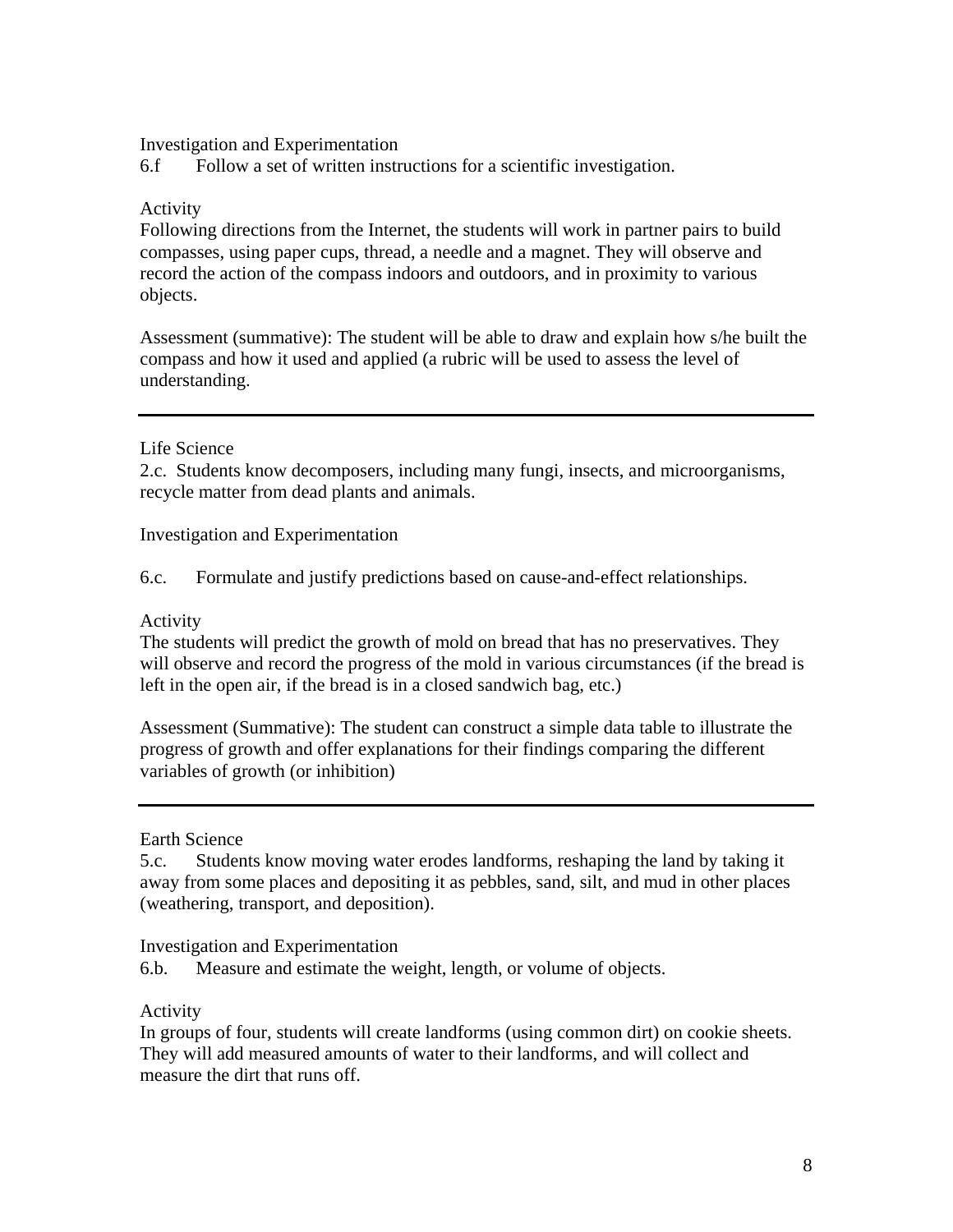Assessment (Formative): The students will form hypothesis to predict the effect of differing amounts of water on their specific landforms.

### **Assignment 2 – Discrepant Event**

Spirit of the Assignment: to develop and teach a particular kind of a science inquiry lesson that teaches both science thought processes and science content. You will practice your discrepant event on at least one school-age child and reflect on the child's responses and what they indicate about how much he/she understood. Working by yourself or with a partner you will actually present your discrepant event to the class and give a copy of the lesson plan to each class member. After all the discrepant events have been presented, you will take a quiz to demonstrate that you personally learned the important science concepts that were presented.

### **2a. Discrepant Event Lesson Plan and Presentation P 15 points**

- Working in a team or two or three, find a discrepant event associated with one of the readings you do in the test (Friedl). You can get one from the Text (Friedl) or Discrepant Events, by Keating, or go to a bookstore or the children's section of the library and look for books on Science Tricks, or Science Magic.
- Get together the materials needed for the discrepant event. (If you can't get certain things, look for another event to do.)
- Practice doing the event. (If you can't get it to work, you may need to find another event to do.)
- Make sure you understand the science behind the event. If you got it from an Internet website, there may be background info on the site. Another good place to look: the children's section of the public library. Find children's books on the topic in addition to or even preferably to books for adults. The children's books will explain things simply and will use the appropriate vocabulary for you to use with your students. Remember, you don't have to have a college-level understanding of the topic, just have good, accurate information at your students' level.
- Do your discrepant event with at least one school-age child or a classroom group and take careful notes on the child's responses. (This ties in with Assignment 3b.)
- Fill in the discrepant event cover sheet, including the two questions.
- On your assigned day, bring in your materials and equipment and do your discrepant event for/with the class. **You are limited to 15 minutes presentation time.**
- After presenting your event, give each member of the class a copy of the lesson plan.
- Turn in your lesson plan, the cover sheet and your individual journal.

#### 2b. Discrepant event journal **I** 15 points

• After you have done your discrepant event with a child or children, look at your notes and think about how it went. (You may realize that your event needs to be modified before you do it with the class.)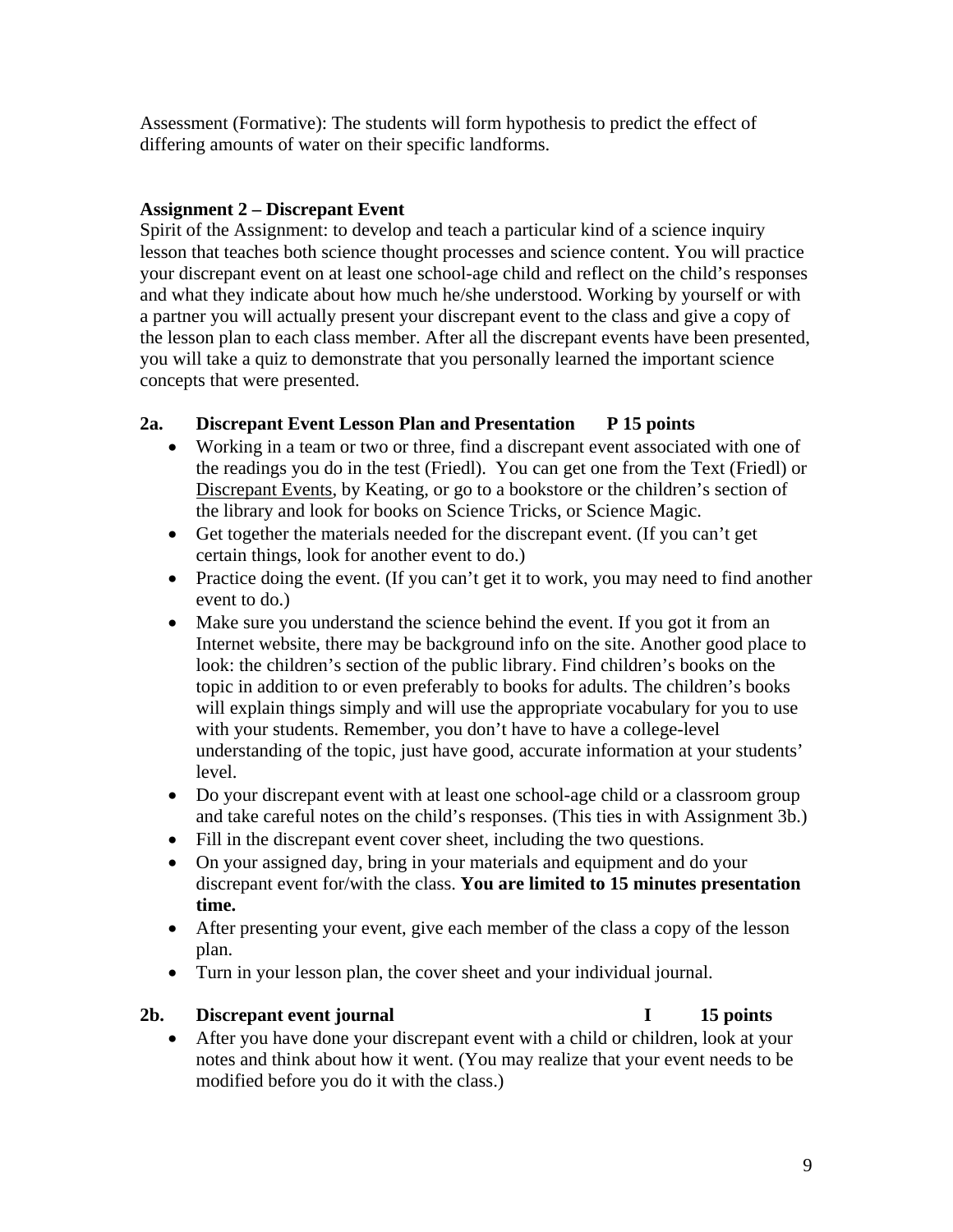• Write a description of what happened, with special attention to what the child said and did. Analyze the child's response: what portions of the event, and to what extent, did the child understand what was happening? Why or why not?

### **2c.** Discrepant event quiz **I** 10 points

 After all discrepant events have been presented in class, a quiz will be given on the content of the events. Dr. Joe Keating will design the quiz based on the questions submitted by each partner pair on their Discrepant Event Cover Sheet. *This quiz will be open notebook, but not open handout. That means you should take careful notes during each discrepant event presentation.* 

### **Assignment 3 – Observation/art/writing**

The spirit of this assignment is for you to observe something using all your senses, then use what you have observed to do a writing and an art activity from the book Moon Journals. You can use any kind of an experience for this: a walk on the beach, playing basketball, bathing a baby. Immediate experience is very important, so even it's something you've done many times before, do it again for this assignment. DON'T DO IT FROM MEMORY.

# **3a. Observation I 5 points**

- Sign up for a particular day, from 1 to 28 in the Moon Journals book. Look at the Art Invitation and the Writing Invitation for your particular day. If you didn't buy the book, borrow it from the Moon Journals director or use one of the copies on reserve in the library and copy the relevant pages.
- Observe a natural event and take notes. You will need at least five specific details for each sense. Your notes can be in any format, and can be handwritten, as long as they are legible. If there is one sense that can't be used for your observation, give the reason why.) You will turn in your notes.

# 3b. Art and Writing **I**

- Follow the directions in the Moon Journals book to the writing and art activities for your assigned day. Connect them to your observation for assignment 5a. If either the writing or the art won't work, see the instructor.
- Look in the Timeline for Art/Writing. On that day, bring your response to the Art and Writing Invitations to class for Show and Tell.
- • REMEMBER—YOU ARE NOT GOING TO DO YOUR WRITING AND ART ABOUT THE MOON. YOU ARE GOING TO USE WHAT YOU OBSERVED, WHETHER IT'S WALKING ON THE BEACH OR BATHING A BABY.

### **Assignment 4 – Inclusive Science**

The spirit of this assignment is for you to explore ways for you to make sure that every child you teach is welcomed and able to participate fully in all science activities. Through readings and Internet research you will increase your awareness and gather information

#### 10

## 15 points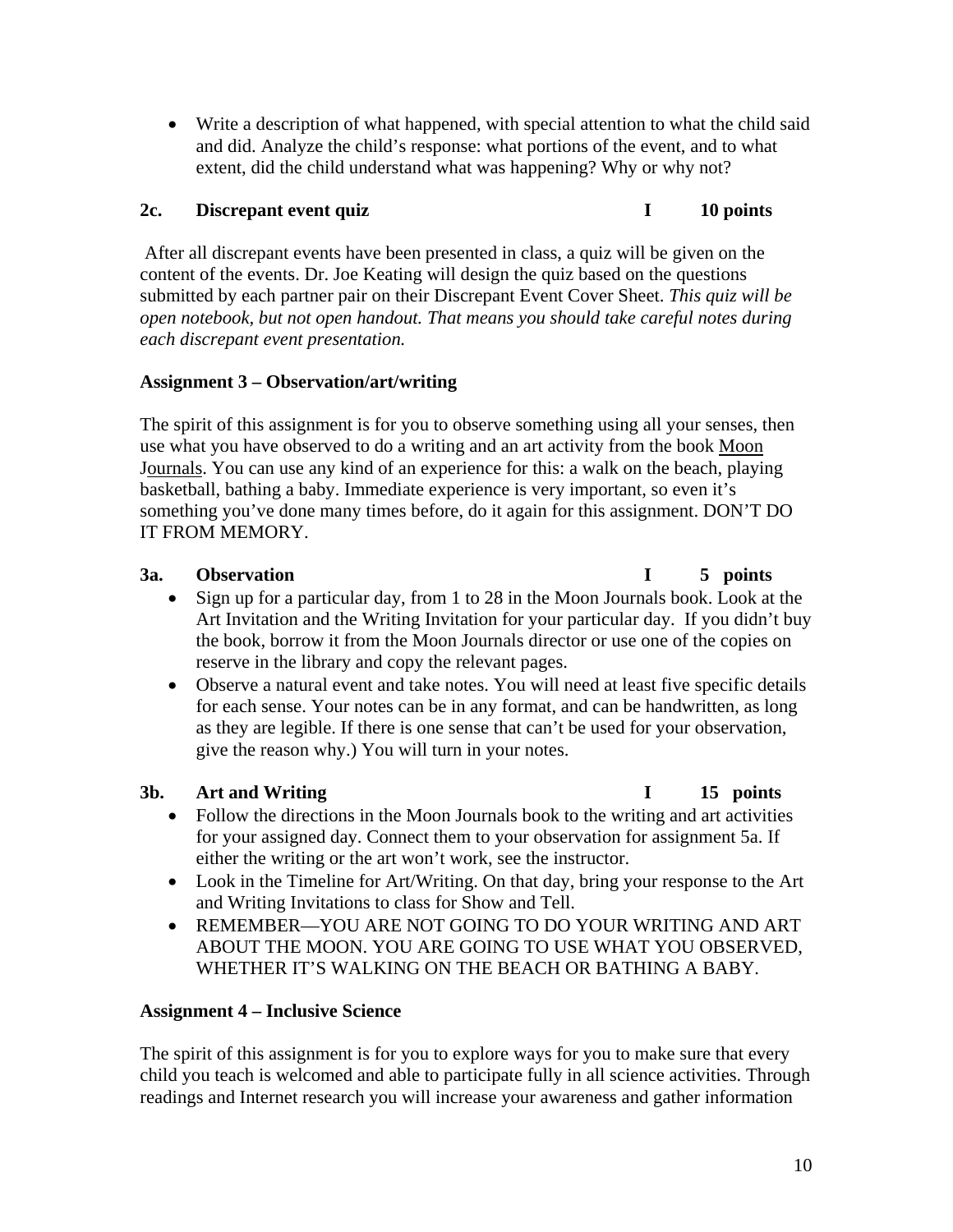on issues/situations that can lead some children to be excluded. With your team, you will prepare and present a skit that illuminates one particular issue.

Join a group. Each group will address one of the following topics: Limited English Cultural Issues Gender issues Physical disability Cognitive disabilities and emotional disturbances **Other** 

### **4a.** Internet research **I**

- Find resources on the internet (articles, websites) that are relevant to your group's topic. Make this material available to the other members of your group.
- Choose one website to report on. Consider the following items:
	- 1. Your name
	- 2. Site name and site address
	- 3. Your group's topic Make sure you clarify in your report how the website connects to the topic, such as physical disability.
	- 4. Brief description of the information that the site provided of the site

#### **T** 5 points **4b.** Team presentation (skit and discussion)

- Within your group, share material gathered on the internet
- Discuss the importance/main points/implications of your reading and research
- Use this as a context to develop a short skit (approximately five minutes followed by a two-three minute question and discussion period) that presents a scenario that:
	- a. Demonstrates a student in a science class having difficulty with the content and/or with a teacher strategy
	- b. Demonstrates a teacher alleviating the difficulty by modeling at least one effective practice or strategy. At least two others should be either shown or discussed.
	- c. At least three references to the readings/research (these references can be shown or discussed)
	- d. Concludes with a discussion facilitated by the group. This discussion should assess the audience's understanding of the issues presented. Your group should develop some questions or other assessment device that can be explained and discussed by the whole group.

The team will be graded on the presentation and discussion, according to these criteria:

- Was the scenario interesting (simple props, costumes, charts, sound effects, etc.)?
- Was the dialogue lively?
- Was it humorous, or did it otherwise engage the emotions of the audience?

# 10 points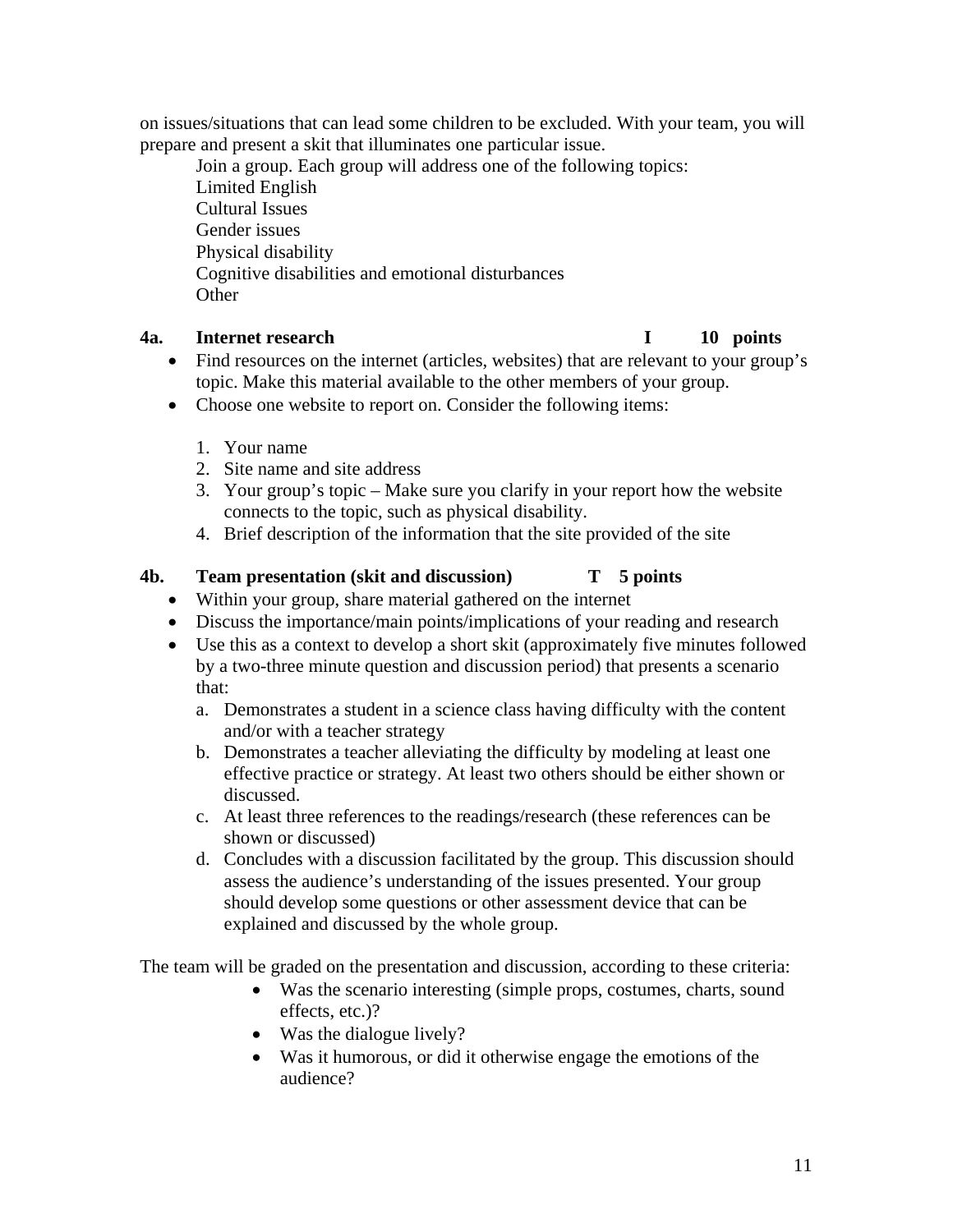• Was it memorable? Did the class understand the important concepts, and will the class remember them?

#### REMEMBER—IT'S BETTER TO SHOW THAN TO DESCRIBE. IT'S BETTER TO DEMONSTRATE THAN TO EXPLAIN.

#### **Assignment #5 Appropriate Dispositions (Pre and Post)** 15 pts.

*The Maintenance and Development of Positive Teacher Behaviors in the College of Education Courses*  (Affective Objectives)

#### Purpose/Rationale

A variety of practitioner and university research suggests the importance of linking affective objectives to all cognitive objectives in all subject areas (Roberts and Kellough, 2000) and the correspondence of particular teacher personal attributes considered critical to establishing this linkage to excellent teaching and learning (Baldwin, Keating and Bachman, 2003). Krathwohl, Bloom and Masia (1964) developed a useful taxonomy for teachers to use in implementing affective objectives. These are hierarchical from least internalized to most internalized: 1) receiving; 2) responding; 3) valuing; 4) organizing; 5) internalizing. Teachers should be integrating these expectations into their teaching but must also be able to demonstrate the attributes associated with these in their own learning.

In light of this, it is critical for pre-service teachers to be given an overall dispositional model (a range of behavioral expectations) that can be used by them, as future teachers, and that illustrates the importance of and encourages the practice of these attributes. These attributes generally reflect the high expectations of quality teaching such as enthusiasm, positive attitudes, positive interactions and supportive interpersonal relationships within the teaching environment. There is a general consensus within the educational community that these attributes are considered highly desirable professional qualities for teachers (with an obvious range of individual manifestations) that will assist in promoting successful teaching and learning outcomes for both teachers and their K-12 students.

| 5a. | Self pre-assessment        | 5 points  |  |
|-----|----------------------------|-----------|--|
| 5b. | Instructor post-assessment | 10 points |  |

#### **Scoring Criteria**

Each of these seven "attributes" will be scored on a 5-point rubric with justification by the instructor at the end of each course and adjusted to reflect a potential maximum score of 20/20. Demonstrated improvement for an individual in any area will be used as a strong consideration in the scoring of these attributes. Peer input and intermediate conferences will assist in formative assessments.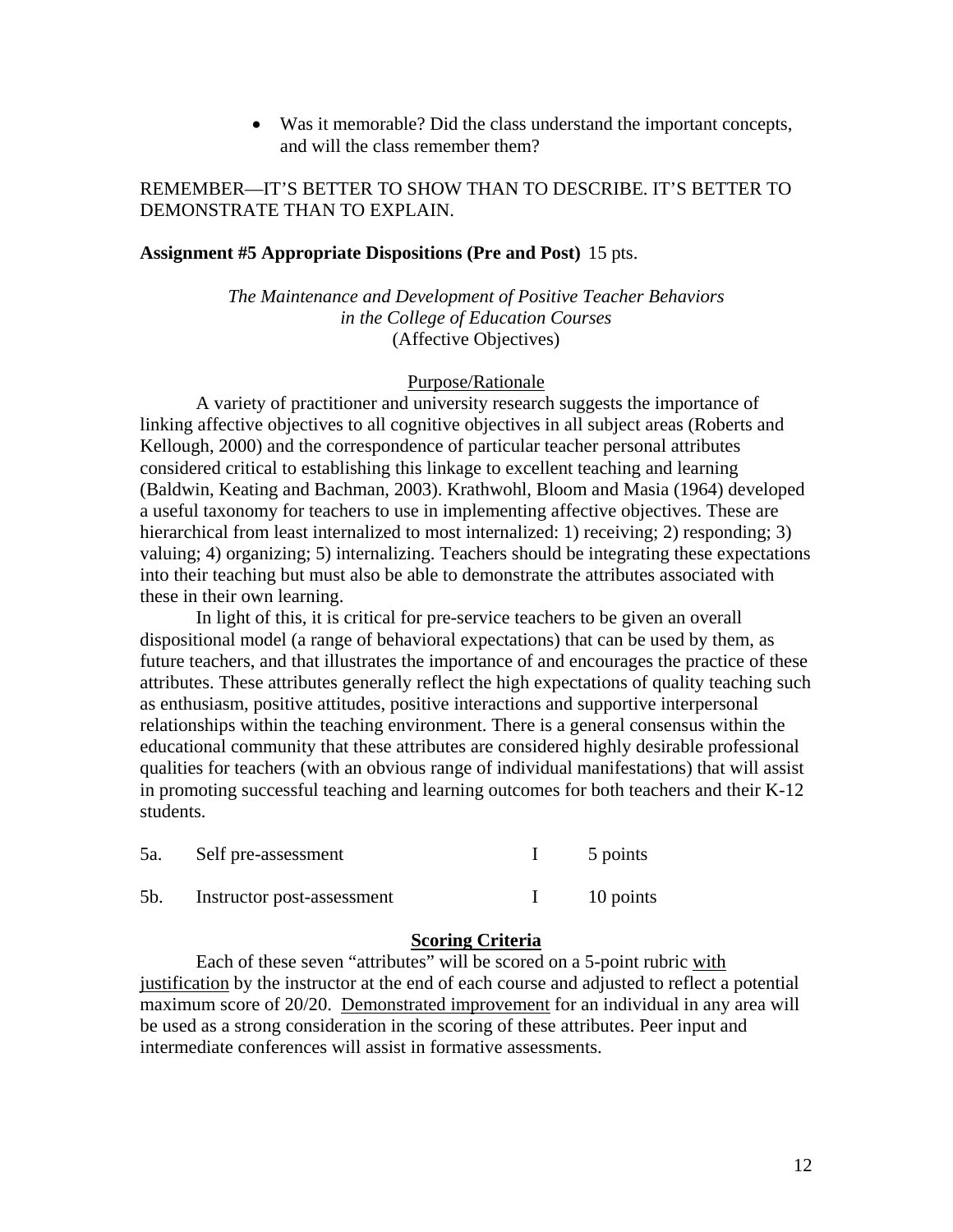5 = Excellent qualities demonstrated for this attribute as noted with justification (no evidence of

sub par examples)

 $4 =$  Above average qualities demonstrated for this attribute as noted with justification (few or

no sub par examples)

- $3 =$  Average qualities demonstrated for this attribute as noted with justification (some limitations or examples noted)
- $2 =$  Below average qualities demonstrated for this attribute (numerous limitations or examples

noted)

1 = Well below average qualities demonstrated for this attribute (serious overall limitations

noted in this area)

#### **Generally Accepted Attributes of Highly Effective Teachers (as seen in pre-service programs)**

(Roberts and Kellough, 2000; Stone, 2002; McEwan, 2002; Baldwin, Keating and Bachman, 2003; Johnson and Johnson, 1994; COE Mission Statement, 1997)

The following will be used as a guideline to assess the level of attainment (and progress) in demonstrating these attributes (to be 20% or less of course grade).

- 1) **General classroom attendance, promptness, and participation:** is on time, respects time boundaries (breaks, etc.), regularly attends class, and actively participates.
- 2) **Attention to classroom discussion protocols** (per Epstein's Five Stage Rocket)**:**  respects time limitations, recognizes and respects the perspectives of fellow classmates, gives wait time, listens actively, uses non-interruptive skills, mediates disagreements by working to understand others' perspectives and finding common ground, genuinely encourages all to participate.
- 3) **Social and cooperative skills (as illustrated in cooperative projects)**: assumes responsibility of one's roles, is open to consensus and mediation, effectively communicates ideas, attends group meetings, is dependable, respects others' ideas, expects quality work from self and colleagues, manages time effectively, uses organizational skills and leadership skills, is assertive but not aggressive, uses reflection as a means of evaluation, motivates and offers positive reinforcement to others.
- 4) **Attention to assignments:** meets time deadlines, produces quality products, responds cooperatively to constructive criticism, uses rubrics or other stipulated criteria to shape an assignment, prioritizes tasks and performs/supervises several tasks at once.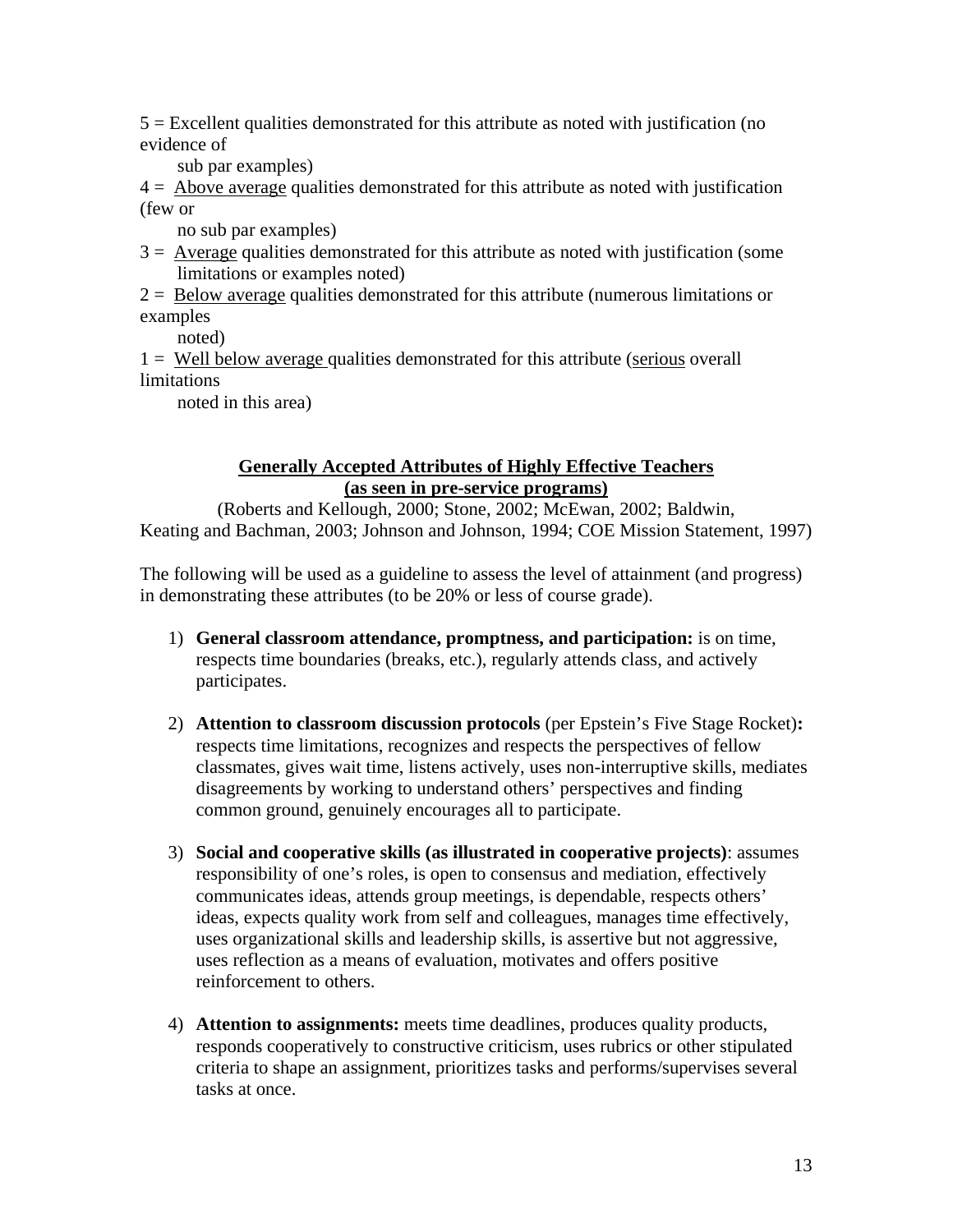- 5) **General classroom demeanor:** is professional, creative, kind, sensitive, respectful, has a sense of humor, is supportive of fellow classmates and instructors; recognizes others' perspectives as valid and works to include all "voices" in the classroom; is aware of and responsive to issues and behaviors that might marginalize colleagues in the classroom.
- 6) **Flexibility:** is responsive when reasonable adjustments to the syllabus, curriculum, schedule, and school site assignments become necessary (common to the educational arena); can work through frustrations by problem-solving with others and not letting emotional responses dominate or impair thinking; "bounces" back easily; can work calmly under stress.
- 7) **Openness to and enthusiasm for learning:** can engage with a variety of educational ideas with an open mind and a sense of exploration; demonstrates passion for and metacognition of learning across the curriculum and within discipline areas; takes advantage of learning opportunities and seeks out additional opportunities for learning.

**Assignment # 6 Map and Compass** (Model of Interdisciplinary Teaching and Authentic assessment) Spirit of the Assignment: Students will learn how to read topographic maps and use compasses to find directions. By doing this activity you will apply elements of geology, mathematics and geography. 10 Pts. (Done in class)

#### **Assignment #7 Using Field Trips in Science** (WAP Field Trip)

Spirit of the assignment: by attending this field trip students will understand: 1) general procedures for planning an implementing a field trip in science; 2) how to access and use resources provided by a site prior to going; 3) Pre, during and post lesson plans using a) prepared curricular materials at a field site; or teacher developed and implemented curricular plans

Details of the field trip overview and requirements will be presented in class. (20 pts.)

**Assignment #8 Inquiry Based Problem Solving Model (Odyssey of the Mind and Invention Convention).** A model to solve problems will be utilized in class to apply and overview two curricular (or extracurriculum models in science). **( 20 pts)** 

#### **Assignment #9 Applying Readings in Science Topics/ Content for K-6 Teachers**

Each week students will read one of the three or four topic areas of science assigned that week from Friedl/Koontz. They will meet with their Expert Group for a few minutes to develop a graphic organizer that can be presented to the class to overview that topic area. The Discrepant Events for that class period will be coordinated so they represent one of these topic areas. (5 pts each  $X$  6= 30 pts)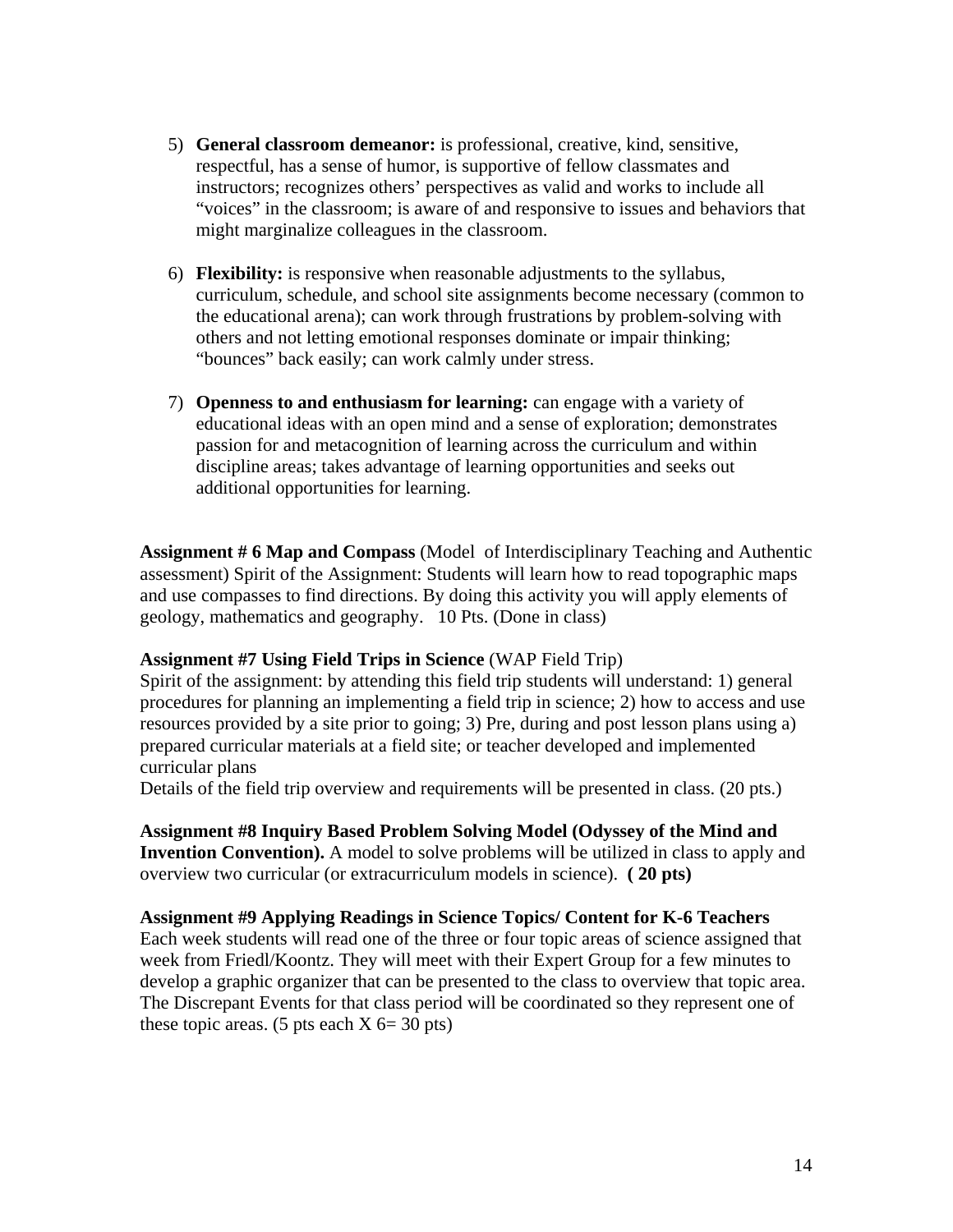#### **EXTRA CREDIT**

All students can gain extra credit for certain in-class and out-of-class activities. *There is a cap of 8 points total that can be applied to your grade.* 

• **Read a scientific articles** concerning science or science education and write a one-page reaction paper on each article. Articles must be current – must have a 2002 or 2003 publication date. They can be from scholarly journals, or ERIC, from the internet, from the newspaper, or from general interest publications. Please make sure to include the Author, Title, Publication Name, and Date of Publication.

2 points per article (maximum two articles)

- **Watch a television show or movie** that deals with science or science education and write a one page reaction paper. (maximum **two reports (** 2 points per report)
- **Be a director**, according to the list below. 4 points

Director of Directors – Assigns Directorships – keeps list

Technology coordinator—assists with use of smart classroom to facilitate student presentations

Timer …Keeps student presentation on time

Assignment Folder coordinator---collects and hands out grade folders and papers before and after class

Environmental coordinator---makes sure classroom environment is appropriate both before and after class

Name Tag Director – Make sure everybody has a name tag each class

Contact Information Director—Make class list with current contact info including emails

Framework/Standards Copies Manager/Director of Presentations – holds hard copies of the grade level standards and Chapters 1 and 2 of the Syllabus, for students to copy. Also directs formation of grade-level groups for presentations.

Assignment coordinator—sends out weekly reminders of assignments due and clarification with instructor if needed

Photographer – takes photos of various class activities. Shows them to class.

Science Education researcher– Find science/science education websites and news articles that are relevant and present to class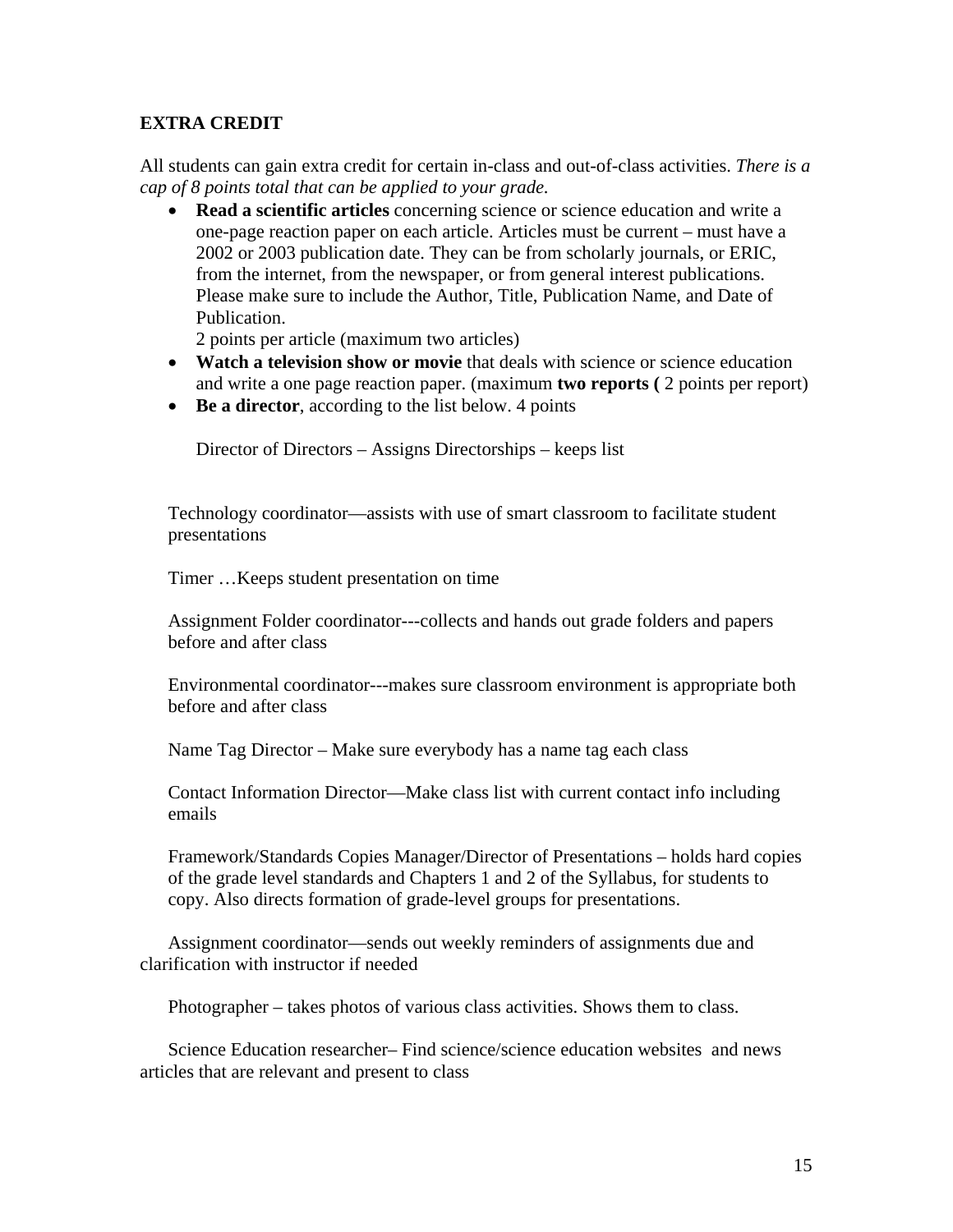Moon Journals assignments coordinator – keep copies of book, assign days, assist with gallery walk

Field Trip Coordinator—Helps with arrangements to the WAP

Science Method Text Topic Area Assignments

Early Childhood Center Coordinator –Assists in coordinating the DE that will be done at the Center as well

Other (you choose depending on your expertise and needs of the class)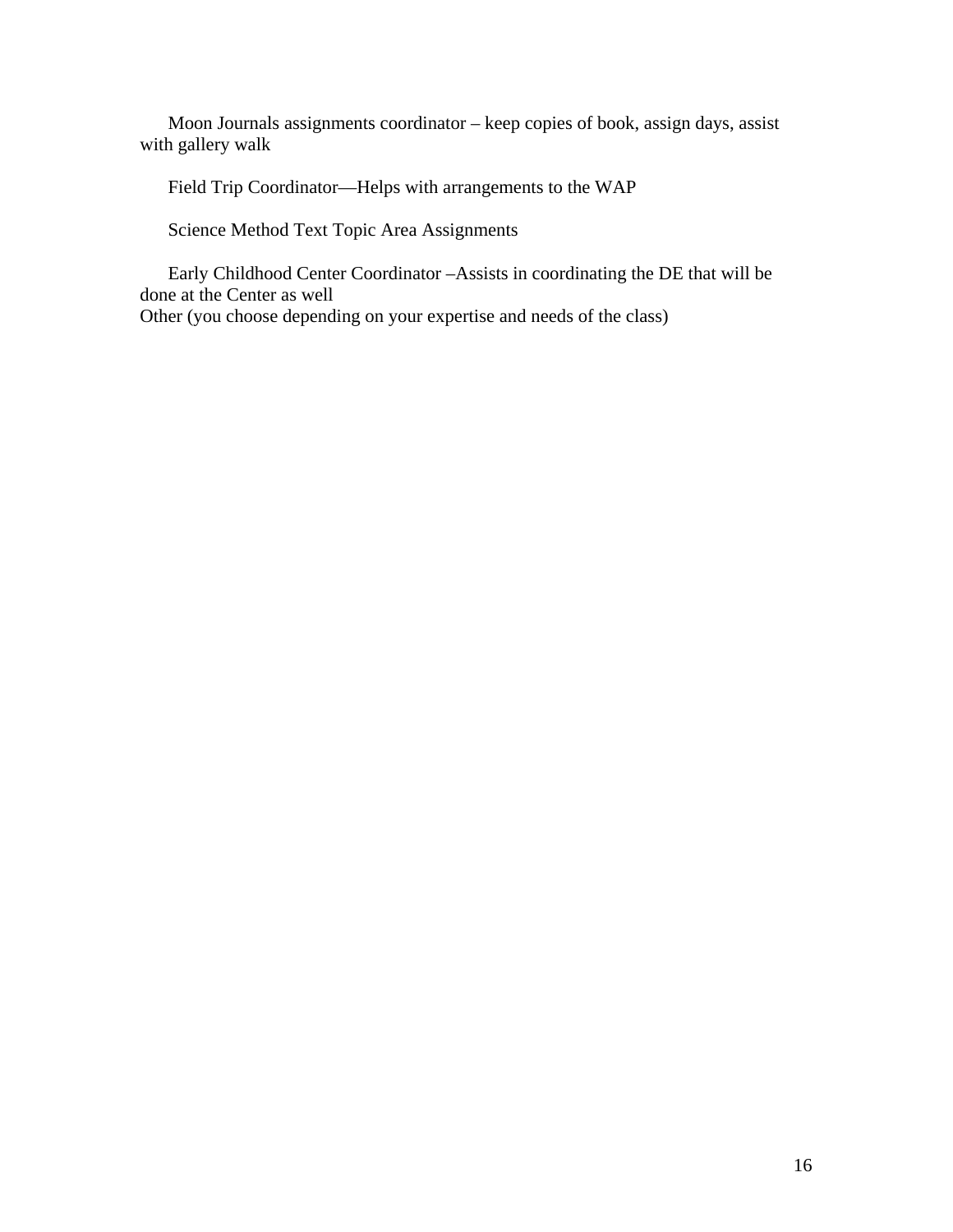# **Addendum A Grade Sheet (Please copy and bring to class for folder)**

|                         | Gradesheet – EDMS 545, Spring 2009– Keating                                                                                                                                                   |  |     |                                  |                                 |  |  |
|-------------------------|-----------------------------------------------------------------------------------------------------------------------------------------------------------------------------------------------|--|-----|----------------------------------|---------------------------------|--|--|
|                         |                                                                                                                                                                                               |  |     |                                  | Name                            |  |  |
|                         | Attendance:                                                                                                                                                                                   |  |     |                                  |                                 |  |  |
| #1                      | #5                                                                                                                                                                                            |  | #9  | #13                              |                                 |  |  |
| #2                      | #6                                                                                                                                                                                            |  | #10 | #14                              |                                 |  |  |
| #3                      | #7                                                                                                                                                                                            |  | #11 | #15                              |                                 |  |  |
| #4                      | #8                                                                                                                                                                                            |  | #12 | #16                              |                                 |  |  |
| 1a.                     | <b>Assignments:</b><br>Framework Write-up                                                                                                                                                     |  |     | $\bf{I}$                         | /10                             |  |  |
| $1b$ .                  | Standards Write-up                                                                                                                                                                            |  |     | $\bf{I}$                         | /10                             |  |  |
| 1c.                     | Framework/Standards Team Presentation                                                                                                                                                         |  |     | T                                | /5                              |  |  |
| 2a.                     | Discrepant Event Lesson Plan and Presentation                                                                                                                                                 |  |     | T                                | /15                             |  |  |
| $2b$ .                  | Journal—Doing your discrepant event with a child                                                                                                                                              |  |     | $\bf{I}$                         | /15                             |  |  |
| 2c.                     | Discrepant Event Quiz – Open note, not open handout                                                                                                                                           |  |     | $\bf{I}$                         | /10                             |  |  |
| 3a                      | Observation of natural event                                                                                                                                                                  |  |     | $\mathbf I$                      | /5                              |  |  |
| $3b$ .                  | Art/Writing                                                                                                                                                                                   |  |     | $\bf{I}$                         | /15                             |  |  |
| 4a.                     | Internet website write-up                                                                                                                                                                     |  |     | $\bf{I}$                         | /10                             |  |  |
| 4b.                     | <b>Inclusive Science Team Presentation</b>                                                                                                                                                    |  |     | T                                | /5                              |  |  |
| 5a                      | Appropriate Disposition - Self pre-assessment                                                                                                                                                 |  |     | I                                | /5                              |  |  |
| 5b.<br>6<br>7<br>8<br>9 | Dispositions - Instructor post-assessment<br>Map and Compass (Inter. Learning)<br>Using Field Trips in Science (WAP)<br>Problem Solving (OM and IC)<br>Assigned Reading Topic from Friedl TSC |  |     | I<br>I<br>T<br>I or T<br>I/T     | /15<br>/10<br>/20<br>/20<br>/30 |  |  |
|                         |                                                                                                                                                                                               |  |     | Deductions<br>Additions<br>Total | $/8$ pt ca<br>/200              |  |  |

 $G_{\text{reducible}}$  EDMS 545, Spring 2000– Keating